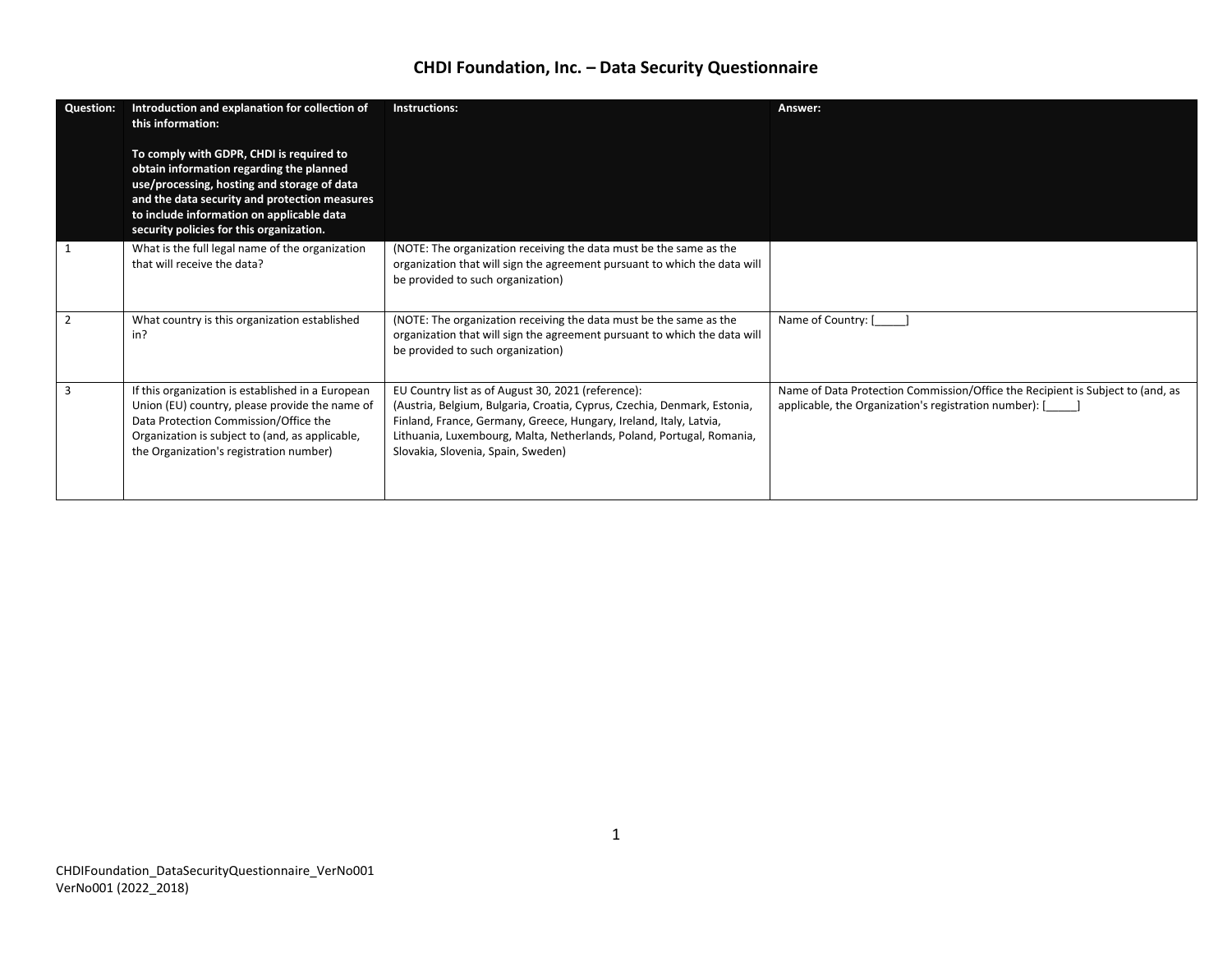| $\overline{4}$ | If this organization is not established in an EU<br>country, does the country this organization is<br>established (or, alternatively, does the<br>organization itself) hold a European<br>Commission Decision that such country (or,<br>alternatively, organization) provides an<br>adequate level of protection in accordance with<br>Article 45 of the GDPR?<br>If YES, provide details. | Provide Details and Information of the Applicable Finding of the<br>European Commission Related to Adequate Level of Protection in<br>Accordance with Article 45 of the GDPR:<br>Non-EU Country list that hold a European Commission Decision as of<br>February 27, 2022:<br>(https://ec.europa.eu/info/law/law-topic/data-protection/international-<br>dimension-data-protection/adequacy-decisions en):<br>The European Commission has so far recognized Andorra, Argentina,<br>Canada (commercial organizations), Faroe Islands, Guernsey, Israel, Isle<br>of Man, Japan, Jersey, New Zealand, Republic of Korea, Switzerland, the<br>United Kingdom under the GDPR and the LED, and Uruguay as providing<br>adequate protection. | Provide Details and Information of the Applicable Finding of the European<br>Commission Related to Adequate Level of Protection in Accordance with Article<br>45 of the GDPR: [ |
|----------------|--------------------------------------------------------------------------------------------------------------------------------------------------------------------------------------------------------------------------------------------------------------------------------------------------------------------------------------------------------------------------------------------|--------------------------------------------------------------------------------------------------------------------------------------------------------------------------------------------------------------------------------------------------------------------------------------------------------------------------------------------------------------------------------------------------------------------------------------------------------------------------------------------------------------------------------------------------------------------------------------------------------------------------------------------------------------------------------------------------------------------------------------|---------------------------------------------------------------------------------------------------------------------------------------------------------------------------------|
| 5<br>6         | Has this organization appointed a Data<br>Protection Officer? (YES/NO)<br>If $QS = YES$ ,<br>Provide the contact details of this organization's<br>Data Protection Officer(s)?                                                                                                                                                                                                             | If $QS = YES$ , go to $Q6$ .<br>If $QS = NO$ , go to $Q7$ .                                                                                                                                                                                                                                                                                                                                                                                                                                                                                                                                                                                                                                                                          | Data Protection Officer<br>Name:<br>Address:<br>Position:                                                                                                                       |
|                |                                                                                                                                                                                                                                                                                                                                                                                            |                                                                                                                                                                                                                                                                                                                                                                                                                                                                                                                                                                                                                                                                                                                                      | Email:<br>Phone:                                                                                                                                                                |
| $\overline{7}$ | If $QS = NO$ ,<br>Provide the contact details for this organization<br>of the person responsible for data protection<br>matters.                                                                                                                                                                                                                                                           |                                                                                                                                                                                                                                                                                                                                                                                                                                                                                                                                                                                                                                                                                                                                      | Person Responsible for Data Protection Matters<br>Name:<br>Address:<br>Position:<br>Email:<br>Phone:                                                                            |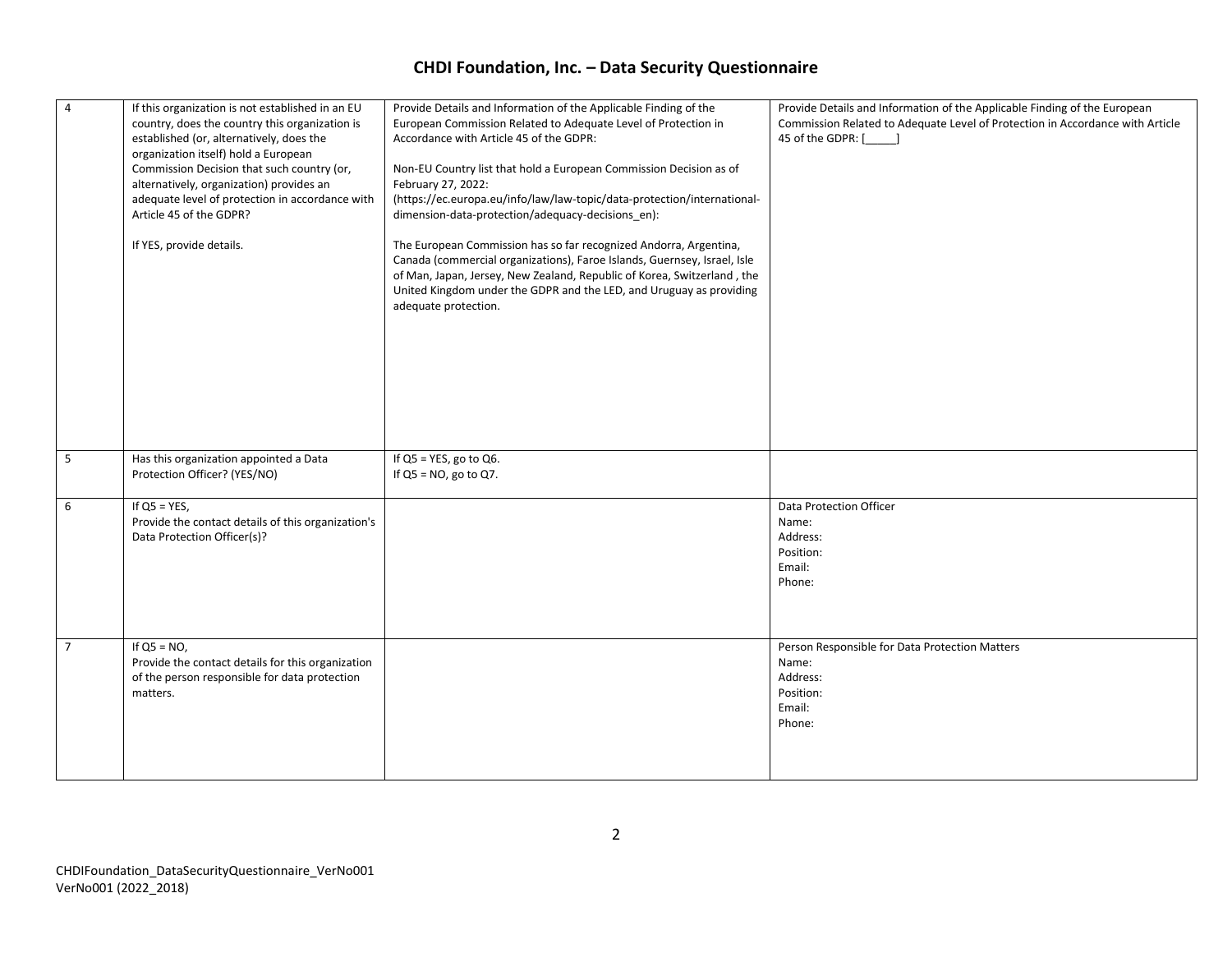| $\overline{\mathbf{8}}$ | Is this organization planning on transferring the<br>data to any third-party recipient in any of the<br>following categories?<br>1. Any affiliate (YES/NO)<br>2. Any fee for service providers (e.g., CROs)<br>(YES/NO)<br>3. Any other third-party (YES/NO)<br>4. Any third-party hosting providers (e.g., AWS)<br>or managed services providers (YES/NO)                                                                                   | Please provide the following for each of the third-party recipients: | Full legal name of each third-party recipient:<br>Type of third-party recipient (i.e., affiliate; fee for service provider; other third-<br>party; third-party hosting providers)<br>Individuals' Name:<br>Address:<br>Phone:<br>Facsimile:<br>Email:<br>Country:<br>The purpose for the transfer and use by such third-party recipient: |
|-------------------------|----------------------------------------------------------------------------------------------------------------------------------------------------------------------------------------------------------------------------------------------------------------------------------------------------------------------------------------------------------------------------------------------------------------------------------------------|----------------------------------------------------------------------|------------------------------------------------------------------------------------------------------------------------------------------------------------------------------------------------------------------------------------------------------------------------------------------------------------------------------------------|
| 9                       | Have (or will) all listed third-party recipients<br>where the data is planned to be<br>used/processed, hosted or stored sign an<br>agreement covering such use/processing,<br>hosting and storage of the data?                                                                                                                                                                                                                               |                                                                      |                                                                                                                                                                                                                                                                                                                                          |
| Order                   | <b>DATA USE INFORMATION</b><br>Please complete the following data security<br>questionnaire. If this organization already has<br>a Technical and Operational Measures (TOMs)<br>document, please upload that as well. You<br>may find it easier to provide links to this<br>organization's SOPs, and/or provide the<br>organizations security SOPs. This is also<br>acceptable given that these documents cover<br>the below security items. |                                                                      |                                                                                                                                                                                                                                                                                                                                          |
| $\mathbf{1}$            | List all countries where the data will be<br>used/processed, hosted or stored?                                                                                                                                                                                                                                                                                                                                                               |                                                                      | Name of Country (Countries):                                                                                                                                                                                                                                                                                                             |
| $\overline{2}$          | Does this organization hold an ISO 27001<br>certification? (i.e., Is this organization ISO<br>certified?) (YES/NO)                                                                                                                                                                                                                                                                                                                           | If $Q2 = NO$ , go to $Q3$                                            |                                                                                                                                                                                                                                                                                                                                          |
| $\overline{3}$          | If $Q2 = NO$ ,<br>Does this organization hold any industry<br>recognized security certification(s) from any<br>accredited third party? (YES/NO)                                                                                                                                                                                                                                                                                              | If Q3 = YES, please list all security certifications.                |                                                                                                                                                                                                                                                                                                                                          |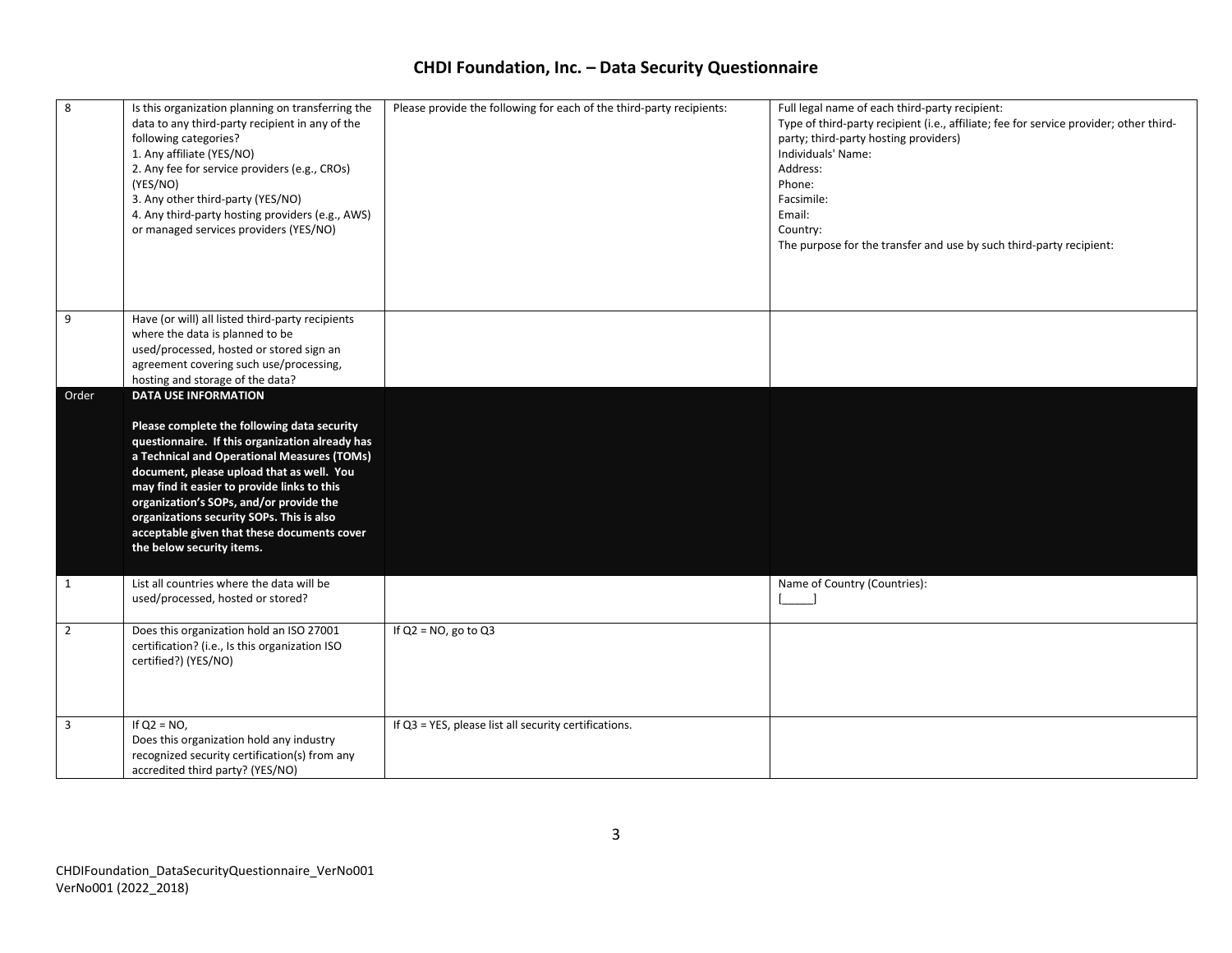| $\overline{4}$ | What technical and organizational security<br>measures (TOMs) does this organization employ<br>that will protect the data provided by CHDI in<br>this organization's computer systems, operating<br>systems, network, applications and databases? | For example:<br>encryption, password protections, mandatory logins, testing, ability to<br>restore availability and access to data in the event of a<br>physical/technical event, segregation of data, access control systems,<br>card readers for access to areas, back-ups, confidentiality agreements,<br>system updates and patching<br>If possible, please provide an electronic copy of this organization's<br>technical and organizational security measures (TOMs) in either<br>pdf/docx format or via a HTML link. |  |
|----------------|---------------------------------------------------------------------------------------------------------------------------------------------------------------------------------------------------------------------------------------------------|-----------------------------------------------------------------------------------------------------------------------------------------------------------------------------------------------------------------------------------------------------------------------------------------------------------------------------------------------------------------------------------------------------------------------------------------------------------------------------------------------------------------------------|--|
| 5              | Please describe this organization's detailed data<br>access and control policy?                                                                                                                                                                   | For example:<br>authorization, management, implantation processes.<br>Include: Bring Your Own Device (BYOD) policies if applicable,<br>unauthorized device (flash drives, tablets, external drives, etc.) policies<br>and data access logging policies.                                                                                                                                                                                                                                                                     |  |
| 6              | Please describe this organization's data<br>encryption policy (in transit and at rest)?                                                                                                                                                           |                                                                                                                                                                                                                                                                                                                                                                                                                                                                                                                             |  |
| $\overline{7}$ | Has this organization had a security assessment<br>performed (Penetration (PEN) test, vulnerability<br>scan, etc.)? (YES/NO)                                                                                                                      | If Q7 = YES, please provide date performed and any related findings.                                                                                                                                                                                                                                                                                                                                                                                                                                                        |  |
| 8              | Has this organization experienced a security<br>breach resulting in a loss or unauthorized<br>disclosure of personal data within the past six<br>years? (YES/NO)                                                                                  | If Q8 = YES, provide details of each incident and how it was resolved.                                                                                                                                                                                                                                                                                                                                                                                                                                                      |  |
| 9              | Please describe this organization's data breach<br>reporting, notification, tracking and resolution<br>policy?                                                                                                                                    |                                                                                                                                                                                                                                                                                                                                                                                                                                                                                                                             |  |
| 10             | Please describe this organization's data security<br>risk mitigation policy?                                                                                                                                                                      |                                                                                                                                                                                                                                                                                                                                                                                                                                                                                                                             |  |
| 11             | Please describe this organization's audit process<br>for maintaining compliance for information and<br>data security?                                                                                                                             |                                                                                                                                                                                                                                                                                                                                                                                                                                                                                                                             |  |
| 12             | Please describe this organization's data and<br>records retention policy?                                                                                                                                                                         |                                                                                                                                                                                                                                                                                                                                                                                                                                                                                                                             |  |